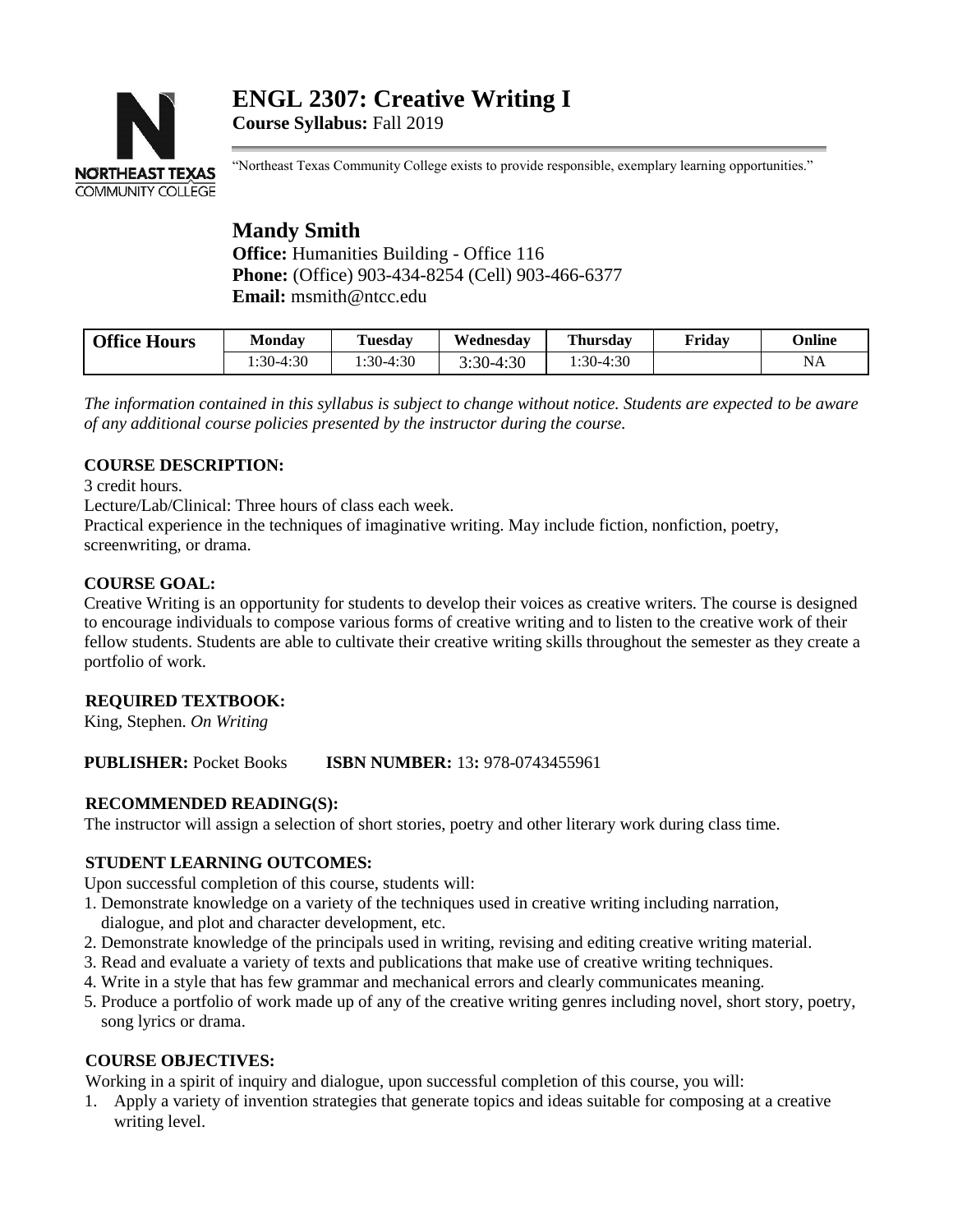- 2. Apply a variety of organizational strategies that use critical and creative thinking skills to develop a progression of ideas.
- 3. Apply a variety of revision strategies that clarify and enhance the writer's approach to a particular genre of writing.

### **LECTURES & DISCUSSIONS:**

The reading and writing assignments given in class will supplement lectures. You are required to read assignments and participate in classroom discussions.

#### **COURSE/ASSIGNMENTS GRADES**:

Your assignments will be evaluated using the following point values:

| In-class writing assignments $(3@100)$ points each) | 300 Points  |
|-----------------------------------------------------|-------------|
| Class participation (including peer editing)        | 200 Points  |
| <b>Group Writing Project</b>                        | 100 Points  |
| <b>Writing Portfolio</b>                            | 400 Points  |
| Total                                               | 1000 Points |

#### **ASSIGNMENTS:**

Conscientious and timely completion of assignments is essential for success in this writing course. All assignments must be typed in MLA format (see information in syllabus) and submitted in class on the due date.

#### **WRITING ASSIGNMENTS:**

Please follow these instructions when writing your papers:

- Writing assignments should be typed in MLA format.
- Writing assignments should be typed in 12 pt. Times New Roman font.
- Double-space.
- Creative writing assignments vary in length according to the type of piece being written. Length of work will be discussed with the instructor.
- Pay attention to spelling, grammar, and punctuation.
- Deadlines for all writing assignments will be assigned during class.

#### **READING ASSIGNMENTS:**

Students are expected to read all reading assignments before coming to class. Students may be asked to respond to readings by writing in class or during class discussions. Failure to read and respond effectively to the reading assignments will affect your grade in the course.

#### **IN-CLASS WRITING ASSIGNMENTS:**

Students will be expected to write during class time. The work will be a part of the in-class instruction and submitted at the instructor's request.

#### **STUDENT RESPONSIBLITIES AND EXPECTATIONS:**

#### **COURSE EXPECTATIONS**:

To complete this course successfully, you should do the following:

- Participate in the course activities.
- Read all of the reading assignments.
- Complete both in-class and outside writing assignments.
- Participate actively and meaningfully in all discussions.
- Prepare and submit all writing assignments on time.
- Create a portfolio of work for submission at the end of the course.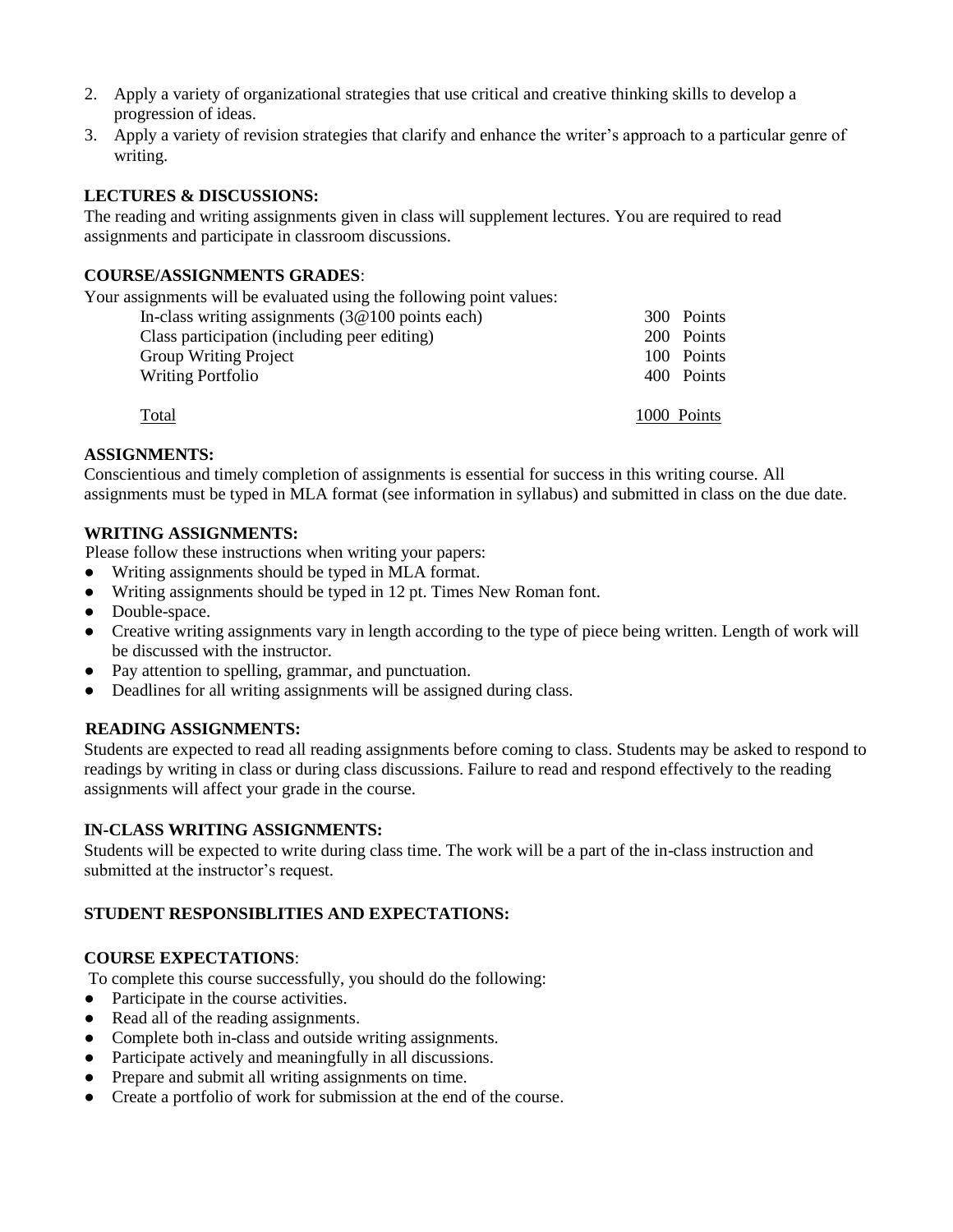### **STUDENT RESPONSIBILITIES:**

Please try to make it to class on time. Please don't engage in casual conversations during our lecture, discussion and group times or while we're working on other assignments. I reserve the right to act as necessary to maintain a productive class environment, including asking disruptive students to leave, and in extreme circumstances, dropping chronic disruptors from my course. I will not tolerate uncivil behavior toward other class members during class discussions. Uncivil behavior includes interrupting others while they have the floor, rude responses to the ideas expressed by others, and the use of racial, ethnic, sexual, gender, or religious slurs.

#### **COURSE EVALUATIONS:**

Toward the end of the course you will be asked to complete an online course evaluation. Students are encouraged to fill out an online evaluation for each of their courses. This will be your opportunity to share important feedback on each of the courses you take at NTCC and the faculty member who teaches the class. Please watch for info about the evaluation on your NTCC email account and make sure you participate in evaluating your experiences in the classroom.

#### **ATTENDANCE/PARTICIPATION POLICY:**

Attendance will be taken daily either orally or by a sign-in sheet. If you come to class late, it is **YOUR**  responsibility to make sure that the instructor counts you in attendance for that day. Students who miss more than five class periods will be subject to failure in this course.

#### **WITHDRAWAL POLICY/DATE:**

IT IS YOUR RESPONSIBILITY TO DROP A COURSE OR WITHDRAW FROM THE COLLEGE. FAILURE TO DO SO WILL RESULT IN RECEIVING A PERFORMANCE GRADE, USUALLY A GRADE OF "F."

#### **NTCC ACADEMIC HONESTY STATEMENT:**

"Students are expected to complete course work in an honest manner, using their intellects and resources designated as allowable by the course instructor. Students are responsible for addressing questions about allowable resources with the course instructor. NTCC upholds the highest standards of academic integrity. This course will follow the NTCC Academic Honesty policy stated in the Student Handbook."

## **ACADEMIC ETHICS:**

The college expects all students to engage in academic pursuits in a manner that is beyond reproach. Students are expected to maintain complete honesty and integrity in their academic pursuit. Academic dishonesty such as cheating, plagiarism, and collusion is unacceptable and may result in disciplinary action. Refer to the student handbook for more information on this subject.

## **ADA STATEMENT:**

It is the policy of NTCC to provide reasonable accommodations for qualified individuals who are students with disabilities. This College will adhere to all applicable federal, state, and local laws, regulations, and guidelines with respect to providing reasonable accommodations as required to afford equal educational opportunity. It is the student's responsibility to request accommodations. An appointment can be made with Katherine Belew, Academic Advisor/Coordinator of Special Populations located in the Student Services. She can be reached at 903-434-8264. For more information and to obtain a copy of the Request for Accommodations, please refer to the NTCC website - [Special Populations.](http://www.ntcc.edu/index.php?module=Pagesetter&func=viewpub&tid=111&pid=1)

## **FAMILY EDUCATIONAL RIGHTS AND PRIVACY ACT** (**FERPA**):

The Family Educational Rights and Privacy Act (FERPA) is a federal law that protects the privacy of student education records. The law applies to all schools that receive funds under an applicable program of the U.S. Department of Education. FERPA gives parents certain rights with respect to their children's educational records. These rights transfer to the student when he or she attends a school beyond the high school level. Students to whom the rights have transferred are considered "eligible students." In essence, a parent has no legal right to obtain information concerning the child's college records without the written consent of the student. In compliance with FERPA, information classified as "directory information" may be released to the general public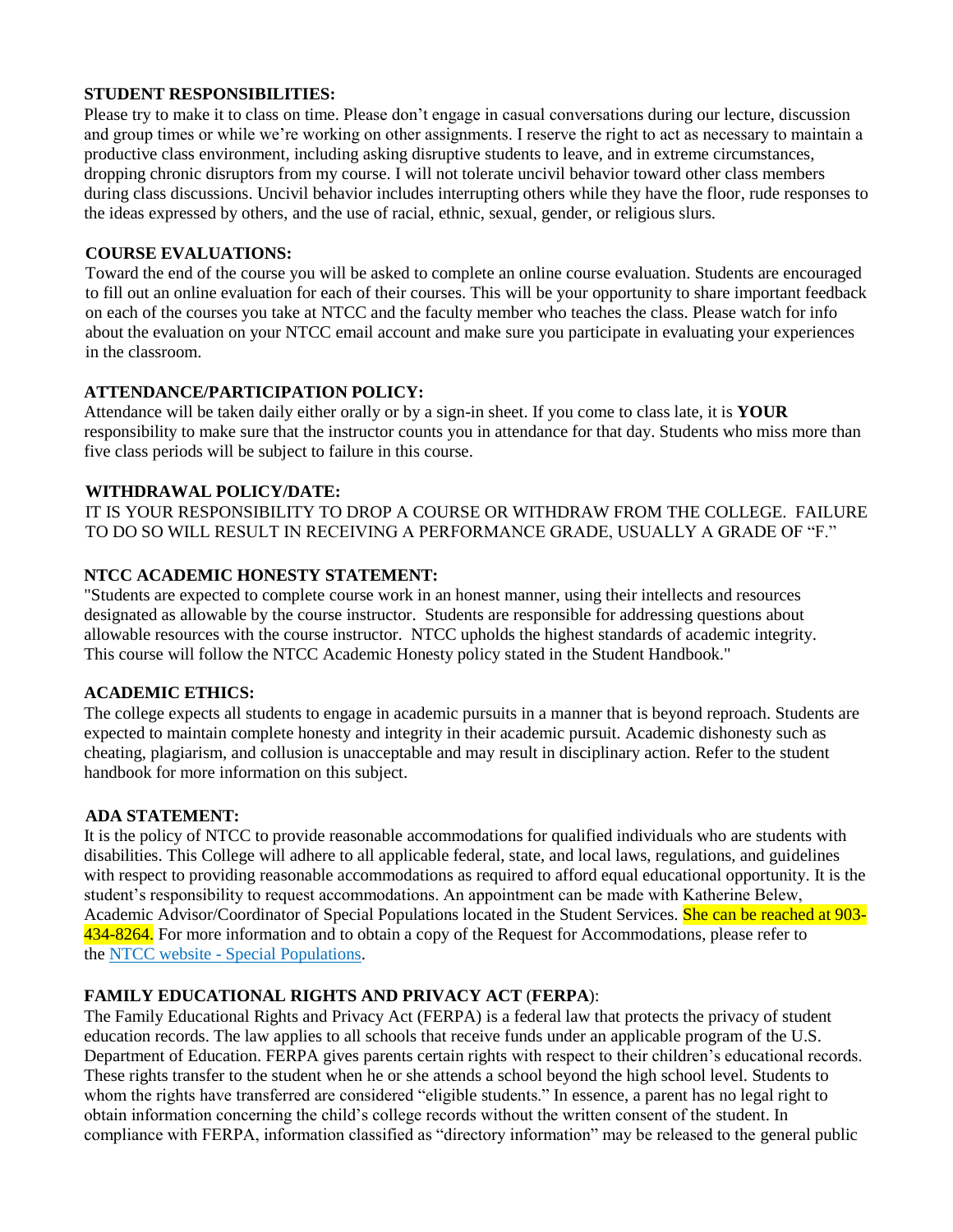without the written consent of the student unless the student makes a request in writing. Directory information is defined as: the student's name, permanent address and/or local address, telephone listing, dates of attendance, most recent previous education institution attended, other information including major, field of study, degrees, awards received, and participation in officially recognized activities/sports.